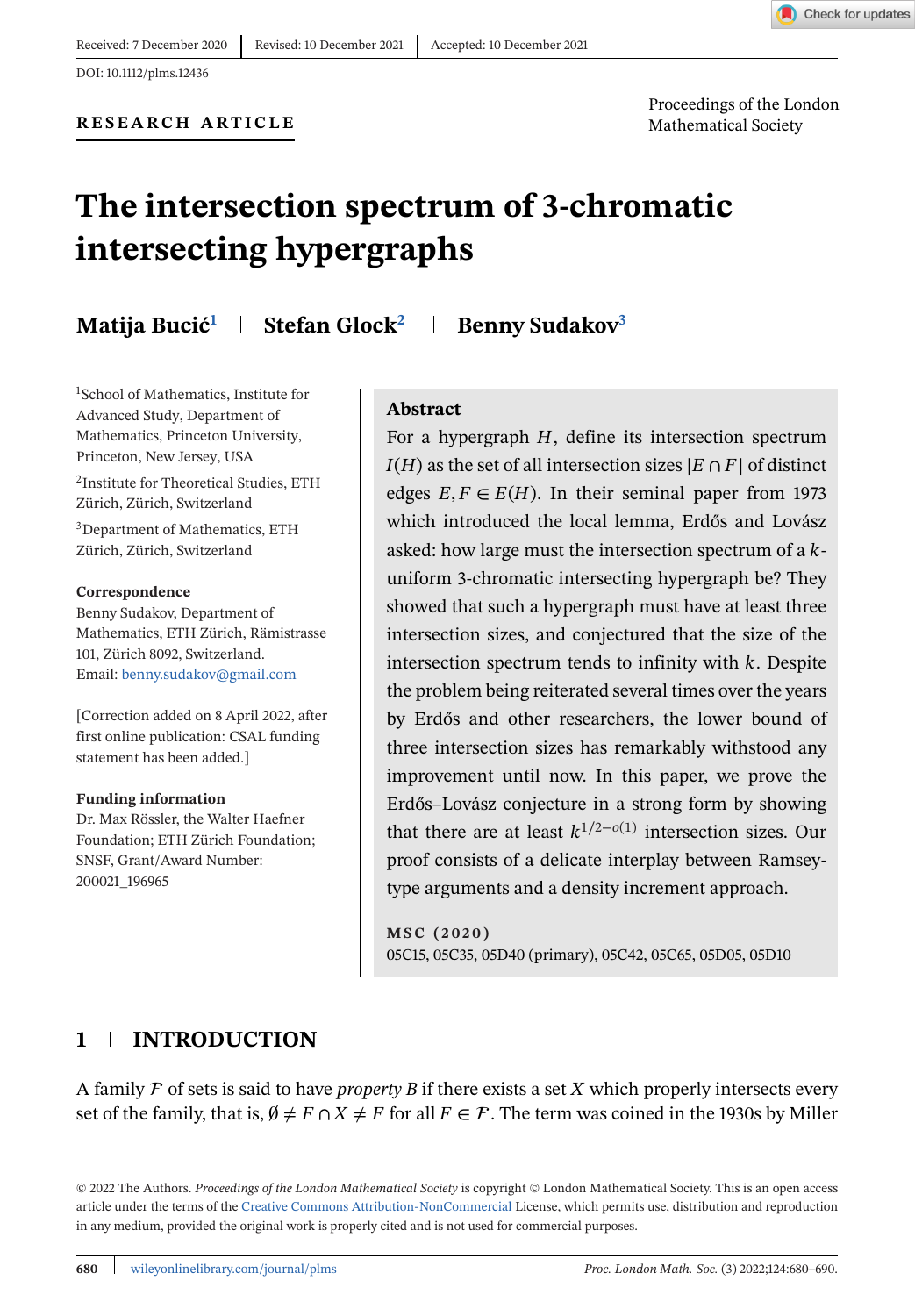[\[25, 26\]](#page-10-0) in honor of Felix Bernstein. In 1908, Bernstein [\[5\]](#page-9-0) proved that for any transfinite cardinal number  $\kappa$ , any family F of cardinality at most  $\kappa$ , whose sets have cardinality at least  $\kappa$ , has property B. In the 60s, Erdős and Hajnal [\[14\]](#page-9-0) revived the study of property B, and initiated its investigation for finite set systems, or hypergraphs. A hypergraph  $H$  consists of a *vertex set*  $V(H)$ and an *edge set*  $E(H)$ , where every edge is a subset of the vertex set. As usual,  $H$  is  $k$ -*uniform* if every edge has size k. A hypergraph is *r*-colorable if its vertices can be colored with r colors such that no edge is monochromatic. Note that a hypergraph has property B if and only if it is 2-colorable.

The famous problem of Erdős and Hajnal is to determine  $m(k)$ , the minimum number of edges in a k-uniform hypergraph which is not 2-colorable. This can be viewed as an analogue of Bernin a k-uniform hypergraph which is not 2-colorable. This can be viewed as an analogue of Bern-<br>stein's result for finite cardinals. Clearly, one has  $m(k) < \binom{2k-1}{k}$  since the family of all k-subsets stein's result for finite cardinals. Clearly, one has  $m(k) \leq {2k-1 \choose k}$ , since the family of all k-subsets of a given set of size  $2k - 1$  does not have property B. On the other hand. Erdős [9] soon observed of a given set of size  $2k - 1$  does not have property B. On the other hand, Erdős [\[9\]](#page-9-0) soon observed<br>that  $m(k) > 2^{k-1}$ , Indeed, if a hypergraph has less than  $2^{k-1}$  edges, then the expected number that  $m(k) \ge 2^{k-1}$ . Indeed, if a hypergraph has less than  $2^{k-1}$  edges, then the expected number of monochromatic edges in a random 2-coloring is less than 1, hence a proper 2-coloring exists. Thanks to the effort of many researchers [\[1, 3, 4, 6, 10, 19, 27, 28, 30, 31\]](#page-9-0), the best known bounds are now

$$
\Omega\left(\sqrt{k/\log k}\right) \le m(k)/2^k \le O(k^2),\tag{1}
$$

proofs of which are now textbook examples of the probabilistic method [\[2\]](#page-9-0). Improving either of these bounds would be of immense interest.

The 2-colorability problem for hypergraphs has inspired a great amount of research over the last half century, with many deep results proved and methods developed. One outstanding example is the Lovász local lemma, originally employed by Erdős and Lovász  $[15]$  to show that a  $k$ -uniform hypergraph is 2-colorable if every edge intersects at most  $2^{k-3}$  other edges. In addition to the Lovász local lemma, the seminal paper of Erdős and Lovász [\[15\]](#page-9-0) from 1973 left behind a whole legacy of problems and results on the 2-colorability problem. Some of their problems were solved relatively soon [\[3, 4\]](#page-9-0), others took decades [\[17, 21, 22\]](#page-9-0) or are still the subject of ongoing research.

At the heart of some particularly notorious problems are intersecting hypergraphs. In an *intersecting* hypergraph (Erdős and Lovász called them *cliques*), any two edges intersect in at least one vertex. The study of intersecting families is a rich topic in itself, which has brought forth many important results such as the Erdős–Ko–Rado theorem. We refer the interested reader to [\[18\]](#page-9-0). With regard to colorability, the intersecting property imposes strong restrictions. For instance, it is easy to see that any intersecting hypergraph has chromatic number at most 3. Hence, the 3-chromatic ones are exactly those which do not have property B. On the other hand, every  $k$ uniform 3-chromatic intersecting hypergraph is 'critical' in the sense that deleting just one edge makes it 2-colorable. These and other reasons (explained below) make the 2-colorability problem for intersecting hypergraphs very interesting. It motivated Erdős and Lovász to initiate the study of 3-chromatic intersecting hypergraphs, proving some fundamental results and raising tantalizing questions.

Analogously to  $m(k)$ , define  $\tilde{m}(k)$  as the minimum number of edges in a k-uniform intersecting hypergraph which is not 2-colorable. The problem of estimating  $\tilde{m}(k)$  seems much harder. While for non-intersecting hypergraphs, we know at least that  $\lim_{k\to\infty} \sqrt[k]{m(k)} = 2$ , no such result is in sight for  $\tilde{m}(k)$ . Clearly, the lower bound in (1) also holds for  $\tilde{m}(k)$ . However, the best known upper bound for  $\tilde{m}(k)$  is exponentially worse. For any k which is a power of 3, an iterative construction based on the Fano plane yields a k-uniform 3-chromatic intersecting hypergraph with  $7^{\frac{1}{2}}$  edges (see  $[1, 15]$ ). Perhaps the main obstacle to improving this bound is that the probabilistic method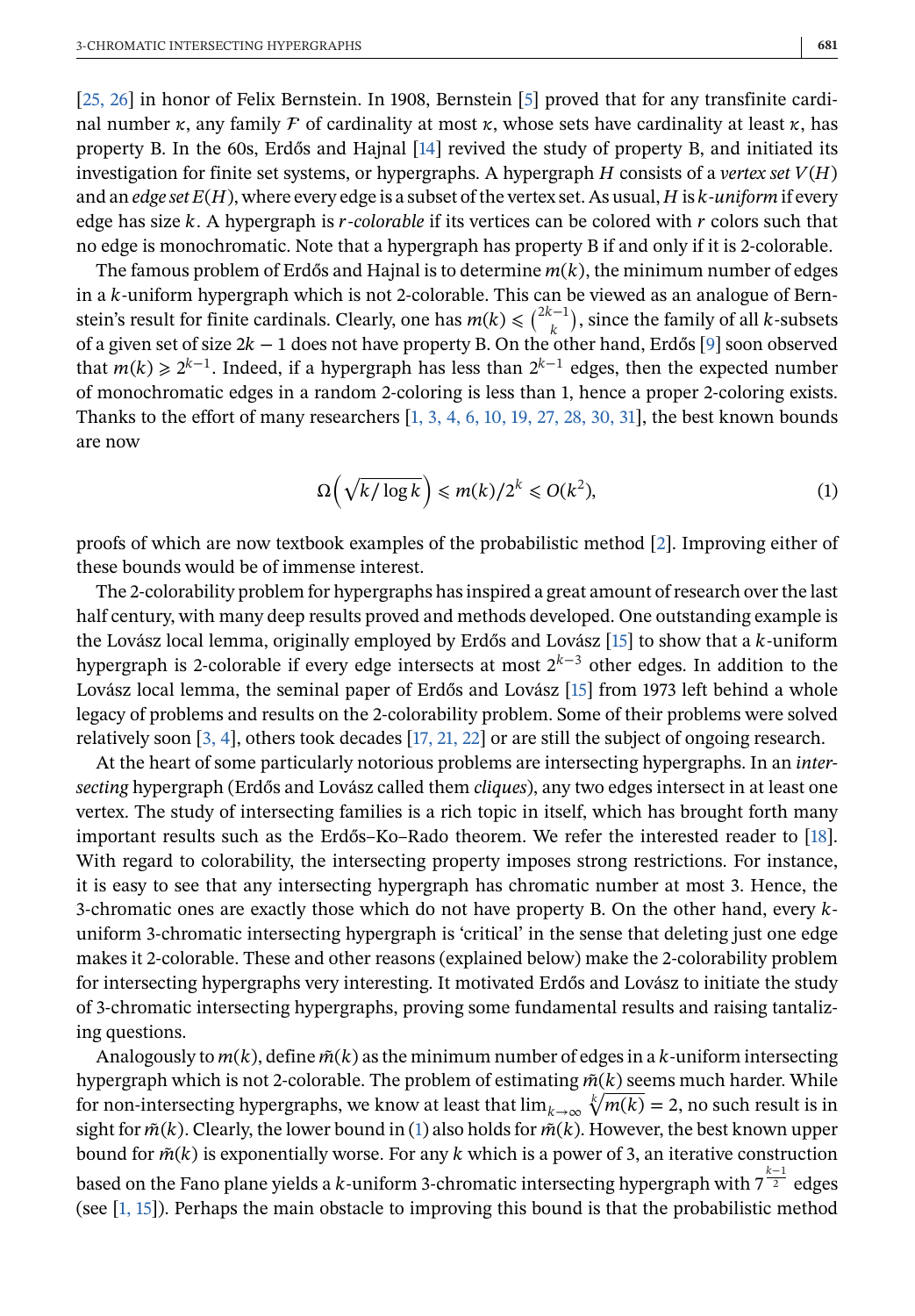<span id="page-2-0"></span>does not seem applicable for intersecting hypergraphs. Erdős and Lovász also asked for the minimum number of edges in a  $k$ -uniform intersecting hypergraph with cover number  $k$ , which can be viewed as a relaxation of  $\tilde{m}(k)$  since any k-uniform 3-chromatic intersecting hypergraph has cover number  $k$ . This problem was famously solved by Kahn [\[22\]](#page-9-0).

In addition to the size of 3-chromatic intersecting hypergraphs, Erdős and Lovász also studied their 'intersection spectrum'. For a hypergraph  $H$ , define  $I(H)$  as the set of all intersection sizes  $|E \cap F|$  of distinct edges  $E, F \in E(H)$ . A folklore observation is that if a hypergraph is not 2colorable, then there must be two edges which intersect in exactly one vertex, that is,  $1 \in I(H)$ . A very natural question is what else we can say about the intersection spectrum of a non-2-colorable hypergraph. In general, hypergraphs can be non-2-colorable even if their only intersection sizes are 0 and 1. There are various basic constructions for this, see, for example, [\[24\]](#page-10-0). For instance, consider  $K_N^{\kappa-1}$ , the complete ( $k-1$ )-uniform hypergraph on  $N$  vertices. For  $N$  large enough, any<br>2-coloring of the edges will contain a monochromatic clique on  $k$  vertices by Ramsey's theorem 2-coloring of the edges will contain a monochromatic clique on  $k$  vertices by Ramsey's theorem. Let H be the hypergraph with  $V(H) = E(K_N^{\kappa-1})$  whose edges correspond to the k-cliques of  $K_N^{\kappa-1}$ .<br>Then H is a k-uniform non-2-colorable hypergraph with  $I(H) = \{0, 1\}$ . Then *H* is a *k*-uniform non-2-colorable hypergraph with  $I(H) = \{0, 1\}$ .

Erdős and Lovász observed that the situation changes drastically for intersecting hypergraphs. In the aforementioned construction of the iterated Fano plane, the intersection spectrum consists of all odd numbers (between 1 and  $k-1$ ). In particular, the *maximal intersection size* is  $k-2$ , and the *number of intersection sizes* is  $(k - 1)/2$ . Astonishingly, not a single example (of a k-uniform 3chromatic intersecting hypergraph) is known where these quantities are any smaller. Intrigued by this, Erdős and Lovász studied the corresponding lower bounds. Concerning the maximal intersection size, they (and also Shelah) could prove that max  $I(H) = \Omega(k/\log k)$  for any k-uniform 3-chromatic intersecting hypergraph  $H$ . This is in stark contrast to non-intersecting hypergraphs where we can have max  $I(H) = 1$  as discussed. In fact, Erdős and Lovász conjectured that a linear bound should hold, or perhaps even  $k - O(1)$ . Erdős [\[13\]](#page-9-0) later offered \$100 for settling this question.

Finally, consider the number of intersection sizes. As already noted, we always have  $1 \in I(H)$ . Moreover, the above result on  $\max I(H)$  adds another intersection size for sufficiently large k. Hence, 3-chromatic intersecting hypergraphs have a small intersection size, namely 1, and a relatively big intersection size. Recall that general non-2-colorable hypergraphs might only have two intersection sizes. However, Erdős and Lovász were able to show that intersecting hypergraphs must have at least one more. Using a theorem of Deza [\[8\]](#page-9-0) on sunflowers, they proved that  $i(k) \geq 3$  for sufficiently large k, where  $i(k)$  is the minimum of  $|I(H)|$  over all k-uniform 3-chromatic intersecting hypergraphs. They also remarked that they 'cannot even prove' that  $i(k)$  tends to infinity. This is particularly striking in view of the best known upper bound being  $(k - 1)/2$ .

**Conjecture 1** (Erdős and Lovász, 1973).  $i(k) \rightarrow \infty$  *as*  $k \rightarrow \infty$ *.* 

Despite the fact that over the years this problem has been reiterated many times by Erdős and other researchers [\[7, 11–13, 29\]](#page-9-0), remarkably, the lower bound of three intersection sizes has withstood any improvement until now. In this paper, we prove Conjecture 1 in the following strong form.

**Theorem 2.** *The intersection spectrum of a -uniform 3-chromatic intersecting hypergraph has size at least*  $\Omega(k^{1/2}/\log k)$ .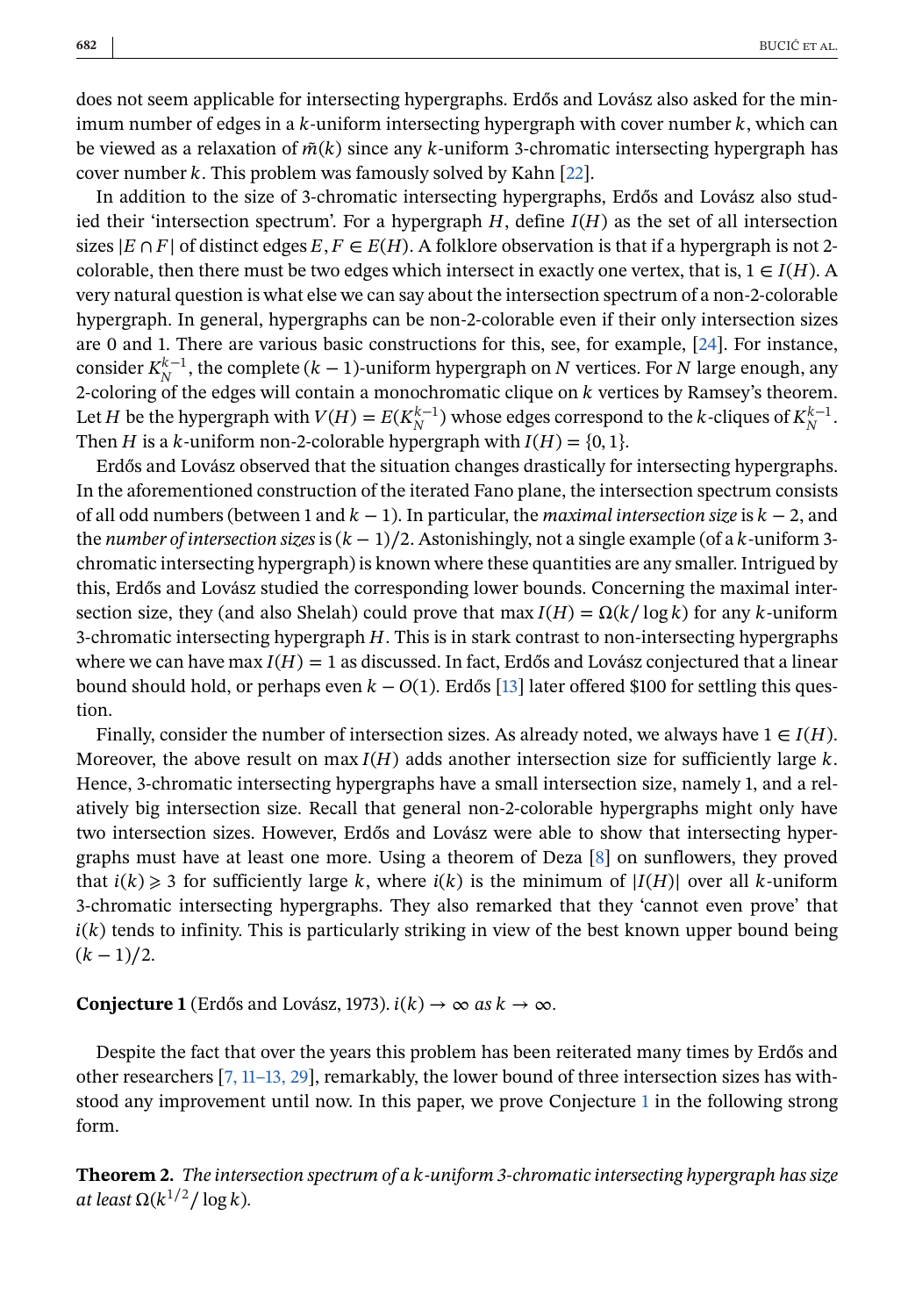## <span id="page-3-0"></span>**2 INTERSECTION SPECTRUM OF 3-CHROMATIC INTERSECTING HYPERGRAPHS**

In this section we will prove Theorem [2.](#page-2-0) We begin by gathering several properties of our hypergraphs that we are going to use.

## **2.1 Preliminaries**

The following is a classical result of Erdős [\[9\]](#page-9-0), already mentioned in the introduction.

**Theorem 3.** *Any non-2-colorable, k*-uniform hypergraph has at least  $2^{k-1}$  edges.

This result provides us with a large number of edges among which we can look for different intersection sizes. The following simple result (inspired by [\[24,](#page-10-0) Problem 13.16]) will give rise to certain restrictions on the distribution of intersection sizes across our hypergraph, which in turn will enable us to use a density increment argument.

**Proposition 4.** Let A be a k-uniform and B a k'-uniform hypergraph on the same vertex set and<br>with the same number of edges L. Then *with the same number of edges*  $\ell$ . Then

$$
\sum_{\substack{A,A'\in E(\mathcal{A}),\\A\neq A'}}|A\cap A'| + \sum_{\substack{B,B'\in E(\mathcal{B}),\\B\neq B'}}|B\cap B'| \ge \sum_{A\in E(\mathcal{A}),B\in E(\mathcal{B})}|A\cap B| - \ell(k+k')/2.
$$

*Proof.* For any vertex x let us denote by  $a_x$  and  $b_x$  the number of edges in A and B that contain x, respectively. Each x will be a common vertex of exactly  $\binom{a_x}{2}$ ,  $\binom{b_x}{2}$  and  $a_xb_x$  pairs of edges both in A hoth in B and one onch in A B respectively. Observe further that  $\sum a_x = ek$  and  $\sum b_x =$ in A, both in B and one each in A, B, respectively. Observe further that  $\sum_{x} a_x = \ell k$  and  $\sum_{x} b_x = \ell k'$  Putting these observations together, the desired inequality is equivalent to  $\ell$ k'. Putting these observations together, the desired inequality is equivalent to

$$
\sum_{x} \binom{a_x}{2} + \sum_{x} \binom{b_x}{2} \ge \sum_{x} a_x b_x - \sum_{x} (a_x + b_x)/2.
$$

Since  $a_x^2 + b_x^2 \ge 2a_x b_x$ , this completes the proof.

It will be convenient for us to introduce the following averaging functions. Given a hypergraph H and disjoint subsets  $S, T \subseteq E(H)$  we define

$$
\lambda_S := \frac{1}{\binom{|S|}{2}} \sum_{\substack{e,f \in S, \\ e \neq f}} |e \cap f| \quad \text{and} \quad \lambda_{S,T} := \frac{1}{|S||T|} \sum_{e \in S, f \in T} |e \cap f|.
$$

The following lemma encapsulates the aforementioned restrictions on the distribution of intersection sizes across a k-uniform hypergraph. Roughly speaking, it says that given two disjoint subsets of edges, on average, the intersection sizes inside the sets are at least as big as across. Moreover, a crucial ingredient of our density increment approach is that we can obtain a stronger inequality if we can find some vertices that exclusively belong to the edges of one set.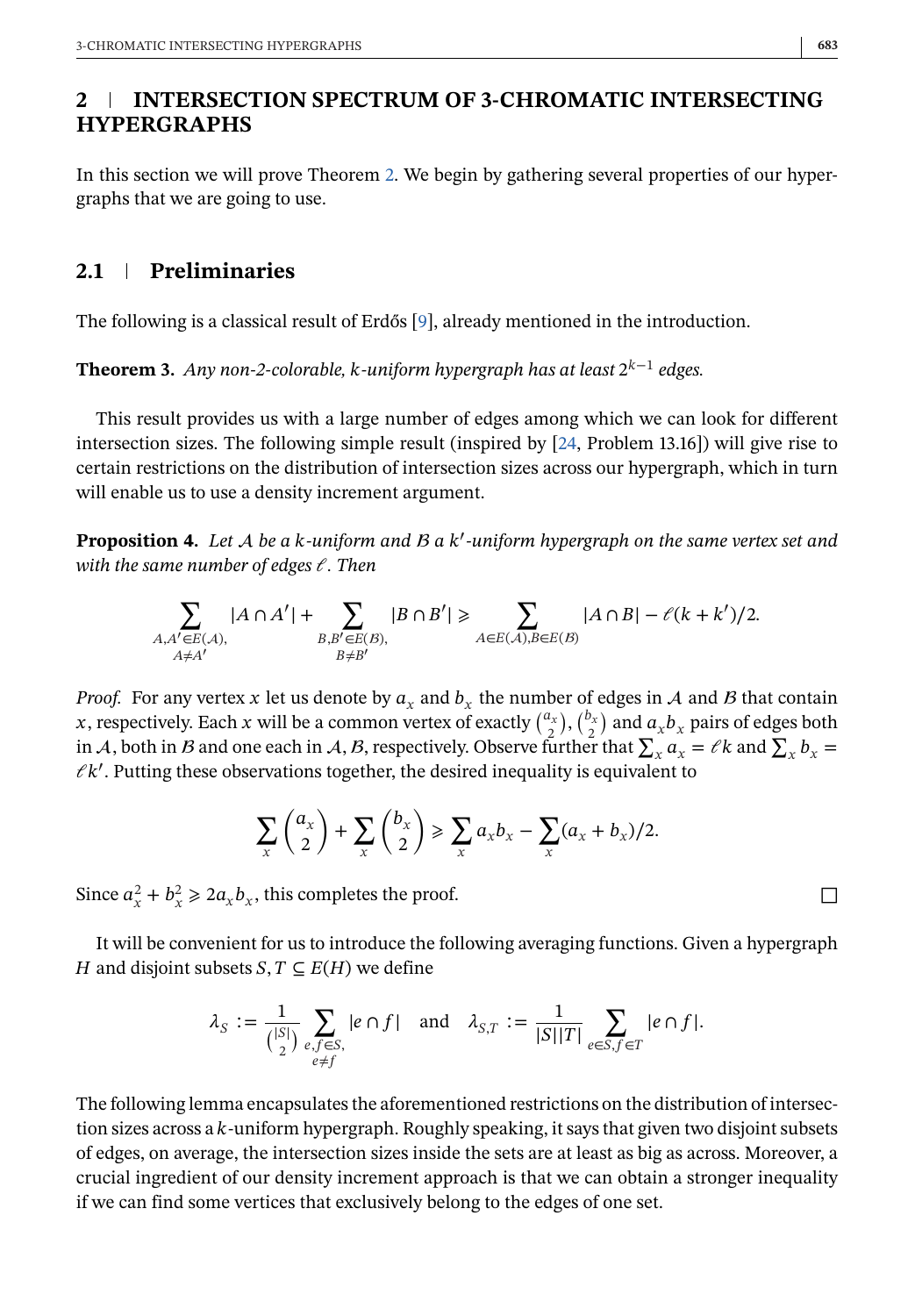<span id="page-4-0"></span>**Lemma 5.** Let S, T be disjoint collections of  $\ell$  edges of a k-uniform hypergraph H, with the property *that there are vertices of which all belong to every edge in and none of them belong to any edge in T. Then* 

$$
\frac{\lambda_S + \lambda_T}{2} \ge \lambda_{S,T} + \frac{x}{2} - \frac{k}{\ell - 1}.
$$

*Proof.* Let A be the  $(k - x)$ -uniform hypergraph with edge set consisting of the edges in S with their x common vertices disjoint from any edge in  $T$  removed. Let  $B$  be the  $k$ -uniform hypergraph consisting of the edges in  $T$ . Since the intersection size drops by  $x$  for pairs of edges in  $S$  and it stays the same for pairs in  $T$  or one in  $S$  and one in  $T$ , Proposition [4](#page-3-0) gives

$$
\sum_{\substack{e,f\in S\\e\neq f}} (|e\cap f|-x)+\sum_{\substack{e,f\in T\\e\neq f}} |e\cap f|\geqslant \sum_{e\in S,f\in T} |e\cap f|-\ell(2k-x)/2.
$$

Upon dividing by  $\binom{\ell}{2}$  we obtain  $\lambda_S + \lambda_T \ge x + \frac{2\ell}{\ell - 1} \lambda_{S,T} - \frac{2k - x}{\ell - 1} \ge x + 2\lambda_{S,T} - \frac{2k}{\ell - 1}$ .

The following useful fact, which exploits the property of being 3-chromatic and intersecting, imposes further restrictions on the distribution of intersection sizes. In particular, it allows us to find many edges with large common intersection.

**Proposition 6.** *Let H be a k-uniform 3-chromatic and intersecting hypergraph, and*  $X \subseteq V(H)$ *. Then for any*  $0 \le i \le k - |X|$ , there exists a set  $X_i \subseteq V(H)$  of size  $|X| + i$  such that at least a  $k^{-i}$ *proportion of the edges containing*  $X$  also contain  $X_i$ .

*Proof.* We proceed by induction on *i*. The case  $i = 0$  is trivial. Suppose now we have  $X_i$  with  $|X_i| < k$ . Since H is 3-chromatic it must contain an edge Y disjoint from  $X_i$ , as otherwise we can color vertices in  $X_i$  red and all vertices outside blue to obtain a proper 2-coloring. Since  $H$  is intersecting every edge containing  $X_i$  intersects Y. By averaging, some vertex  $x \in Y$  is contained in at least a  $\frac{1}{k}$  proportion of these edges. Thus, adding x to  $X_i$  yields the desired  $X_{i+1}$ . □ in at least a  $\frac{1}{k}$  proportion of these edges. Thus, adding x to  $X_i$  yields the desired  $X_{i+1}$ .

*Remark.* The above proposition does not require the full strength of the 3-chromatic and intersecting assumptions. In fact we can replace them with the assumption that for any set  $X \subseteq V(H)$ of size less than k, there exists a set  $Y \subseteq V(H) \setminus X$  of size k such that every edge of H intersects Y. Since this proposition and Theorem [3](#page-3-0) are the only places where we will use these assumptions in our proof of Theorem [2,](#page-2-0) we note that it actually holds if we only assume that this alternative property holds and that  $H$  has at least  $2^{k-1}$  edges.

In our proof of Theorem [2,](#page-2-0) we will make use of a dependent random choice lemma. Dependent random choice is a powerful probabilistic technique which has recently led to a number of advances in Ramsey theory, extremal graph theory, additive combinatorics and combinatorial geometry. Early variants of this technique were developed by Gowers [\[20\]](#page-9-0), Kostochka and Rödl [\[23\]](#page-9-0) and Sudakov [\[32\]](#page-10-0). In many applications, the technique is used to prove the useful fact that every dense graph contains a large subset  $U$  in which almost every set of  $t$  vertices has many common neighbors. For more information about dependent random choice and its applications, we refer the interested reader to the survey  $[16]$ . We are going to use the following variant of the dependent random choice lemma [\[16,](#page-9-0) Lemma 6.3].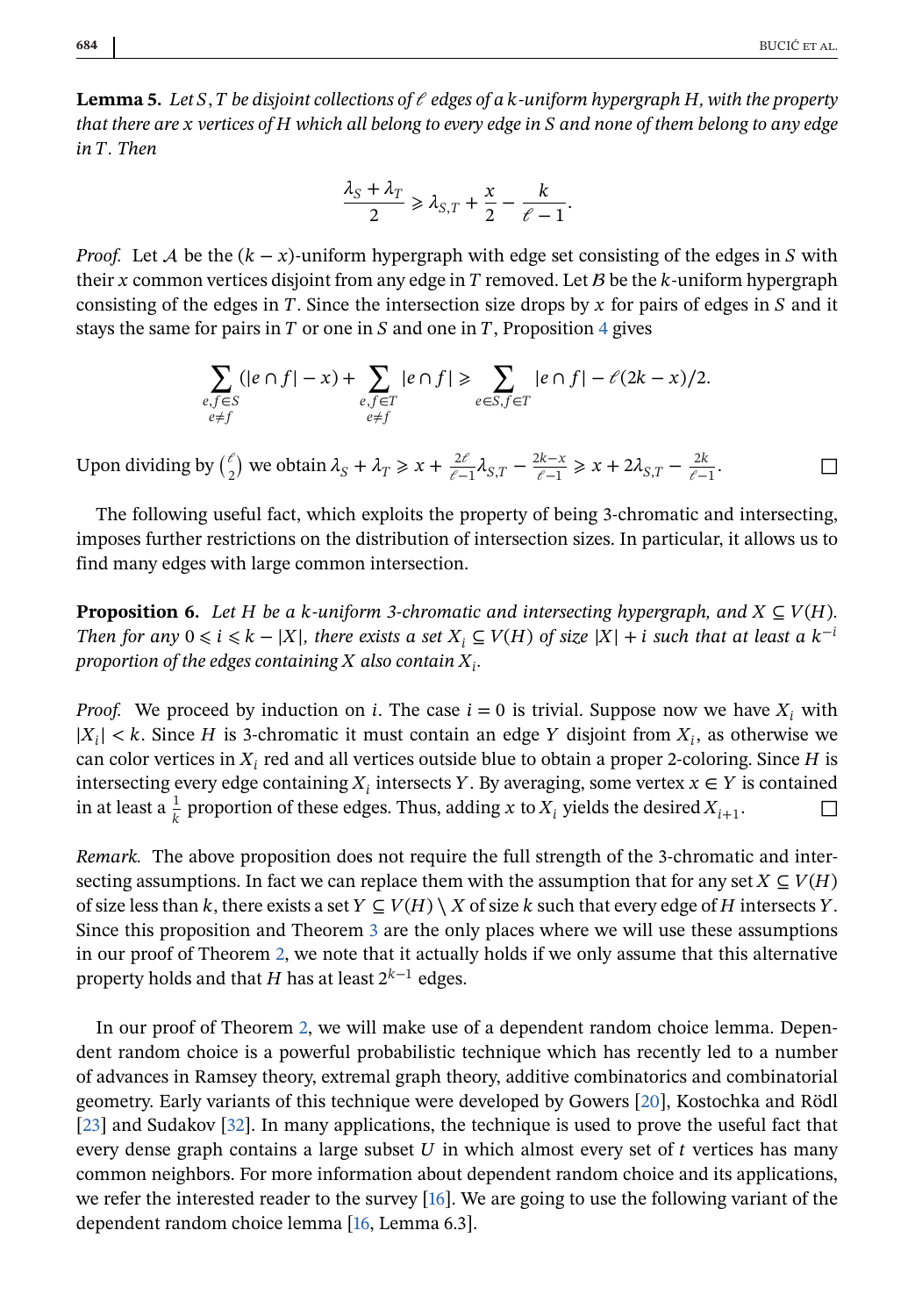<span id="page-5-0"></span>**Lemma 7.** *If*  $d > 0$ ,  $t \le n$  are positive integers and G is a graph with  $m > 4td^{-t}n$  vertices and at *least*  $dm^2/2$  *edges, then there is a vertex subset* U with  $|U| > 2n$  such that the proportion of t-subsets *of with less than*  $*n*$  *common neighbors in*  $*G*$  *is less than*  $(2t)^{-t}$ *.* 

# **2.2 Proof ideas**

In this subsection we will illustrate our proof ideas by sketching a slightly simpler argument which shows  $|I(H)| \ge k^{1/3-o(1)}$ . Our proof of Theorem [2,](#page-2-0) which will be presented in the next subsection, follows along very similar lines, with the exception of using dependent random choice in place of certain Ramsey arguments which we use here.

Let *H* be a *k*-uniform, 3-chromatic and intersecting hypergraph. Let  $\lambda_1 < ... < \lambda_r$  denote the distinct intersection sizes in H, so  $r = |I(H)|$ . A natural way to approach our problem is to define a coloring of the complete graph with vertex set  $E(H)$  where an edge is colored according to the size of the intersection of its endpoints. We will refer to this coloring as the *intersection coloring*. Theorem [3](#page-3-0) tells us that this graph is quite big, so if the number of colors  $\boldsymbol{r}$  is small we could hope to use Ramsey's theorem to find a number of edges which make a monochromatic clique in the intersection coloring, that is, all pairwise intersection sizes are the same. This would lead to a contradiction if there were about  $k^2$  such edges (this is an easy consequence of [\[8\]](#page-9-0)). Unfortunately, in an arbitrary coloring we cannot find this many, even if we assume  $|I(H)| = 2$ .

However, the well-known argument for bounding Ramsey numbers actually gives us more than just a monochromatic clique. If we repeatedly take out an arbitrary edge of  $H$  and only keep its majority color neighbors, we keep at least a proportion of  $1/r$  of the edges per iteration. If we repeat  $rt$  many times we can find a set  $X$  consisting of  $t$  edges that we took out which had the same majority color, so in particular  $X$  is a monochromatic clique in the intersection coloring. Furthermore, we know that the size of the set of remaining edges Y has lost at most a factor of  $r^{rt}$ compared to the original number of edges. In addition, the complete bipartite graph between  $X$ and  $Y$  is also monochromatic in the same color as  $X$ .

In particular, this provides us with a pair  $(X, Y)$  of disjoint subsets of edges of H with the property that any two edges in  $X$  as well as any pair of edges one in  $X$  and one in  $Y$  intersect in exactly  $\lambda_i$  vertices, for some  $\lambda_i$ . We call such a pair a  $\lambda_i$ -pair. Note that if we choose  $|X| = t \approx k^{1/3}$  and assume  $r \le O(k^{1/3} / \log k)$  (otherwise we are done) then  $|Y| \ge |E(H)|/r^{rt} \ge |E(H)|/k^{O(K^{2/3})}$ .<br>Our strategy will be to show that given a l pair one can find a l, pair for some  $i > i$  wi

Our strategy will be to show that given a  $\lambda_i$ -pair one can find a  $\lambda_i$ -pair, for some  $j > i$ , whose set X still has size *t* and the size of *Y* shrinks by at most a factor of  $k^{O(K^2/3)}$  $k^{O(K^2/3)}$  $k^{O(K^2/3)}$ . Since by Theorem 3 we<br>know  $|E(H)| \ge 2^{k-1}$ , we can repeat this precedure at least  $O(k^{1/3}/\log k)$  times to conclude there know  $|E(H)| \ge 2^{k-1}$ , we can repeat this procedure at least  $\Omega(k^{1/3}/\log k)$  times to conclude there are at least this many different intersection sizes and complete the proof.

To do this, let  $(X, Y)$  be a  $\lambda_i$ -pair with  $|X| = t \approx k^{1/3}$ . We can apply Lemma [5](#page-4-0) to X and any tsubset  $Y' \subseteq Y$  to conclude that  $\lambda_{Y'} \ge \lambda_i - 2k^{2/3}$ . So in particular, the average intersection size in any subset of Y of size at least t cannot be much lower than  $\lambda_i$ . Next we take an arbitrary edge  $U$  in  $X$  and consider the intersections of edges in  $Y$  with  $U$ . We will separate between two cases depending on the structure of  $Y$ .

In the first case, many of the edges in  $Y$  have almost the same intersection with  $U$ . In this case we will find a collection of at least  $|Y|/k^{O(k^{2/3})}$  edges in Y which contain the same set of vertices of size at least  $\lambda_i - x$ , where  $x \approx 10k^{2/3}$ . Then we apply Proposition [6](#page-4-0) (with  $i = x + 1$ ) to obtain a subset of edges of size at least  $|Y|/k^{O(k^{2/3})}$  in which any pair of edges intersects in more than  $\lambda_i$  vertices. Applying once again the Ramsey argument, this time within this collection of edges,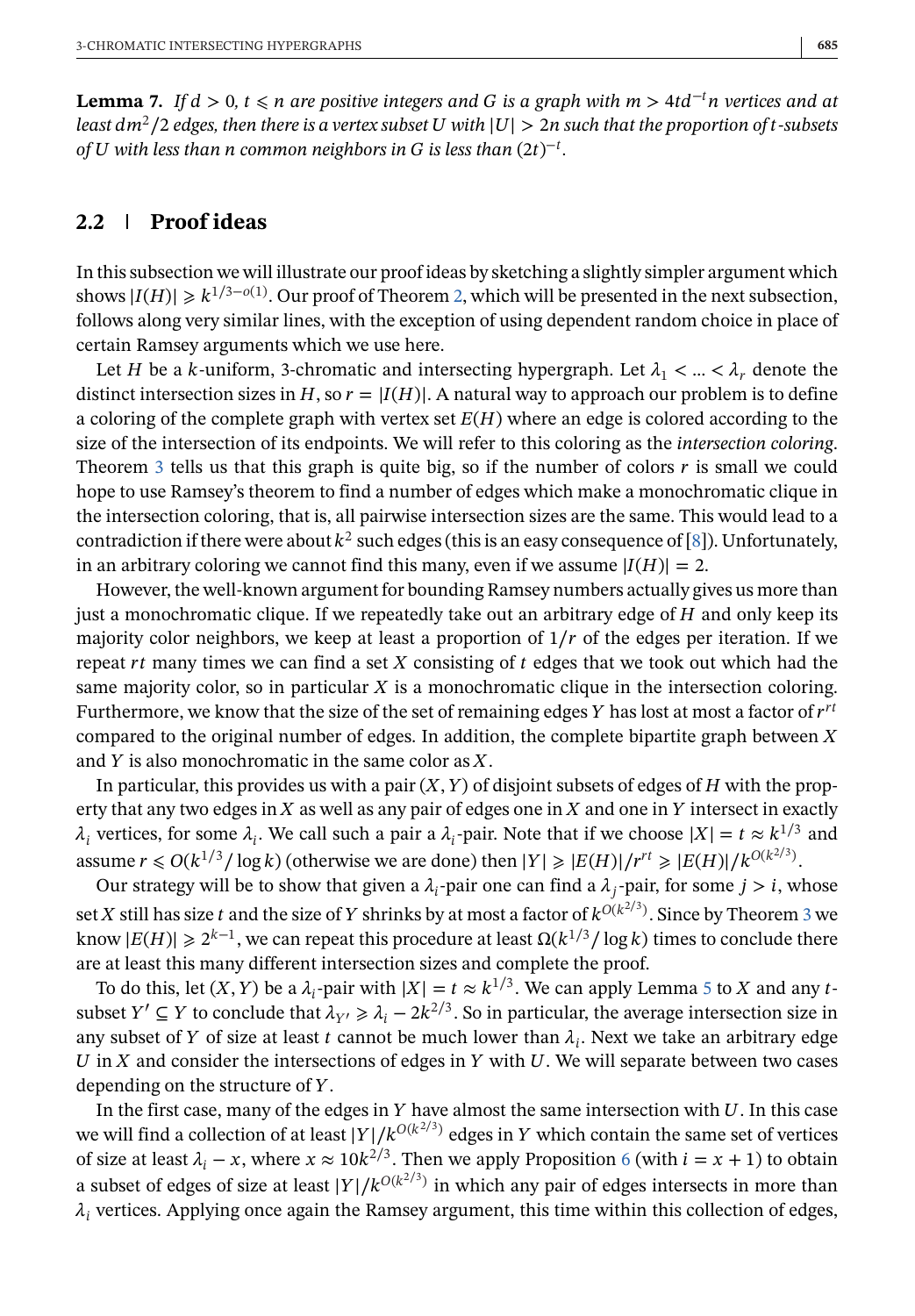<span id="page-6-0"></span>we find a  $\lambda_i$ -pair in which we only lost another factor of  $k^{O(k^{2/3})}$  in terms of size of Y. Since all intersection sizes are larger than  $\lambda_i$ , we know that  $j > i$ , so we found our desired new pair.

In the second case, the intersections of edges in  $Y$  with  $U$  are 'spread out'. Then we can find two disjoint subsets  $A, B \subseteq Y$  both of size  $|Y|/k^{O(k^{2/3})}$  with the property that there is a set of x vertices  $W \subseteq U$  which belongs to every edge of A and is disjoint from all edges in B. By applying the Ramsey argument to the collection A and to the collection B we either find a desired  $\lambda_i$ -pair with  $j > i$  or we find a t-subset  $S \subseteq A$  and a t-subset  $T \subseteq B$  such that all pairwise intersections inside S and T have size at most  $\lambda_i$ . In particular,  $\lambda_s$ ,  $\lambda_\tau \leq \lambda_i$ . We now apply Lemma [5](#page-4-0) to S and T, knowing that the  $x = 10k^{2/3}$  vertices in W belong to every edge in S and none belong to any edge in T. This will give us  $\lambda_{S,T} \le \lambda_i - 4k^{2/3}$ . Combining these three inequalities we obtain  $\lambda_{SUT}$  $\lambda_i - 2k^{2/3}$ , which contradicts our lower bound on the average intersection size among subsets of Y and completes the argument.

*Remark.* While one can develop the Ramsey-type arguments of this section to prove Theorem [2,](#page-2-0) in the following subsection we choose to present the argument based on dependent random choice as it demonstrates a slightly different approach, is slightly shorter and we believe has greater potential for further improvement.

## **2.3 Proof of Theorem [2](#page-2-0)**

Let  $H$  be a  $k$ -uniform, 3-chromatic and intersecting hypergraph where we assume throughout the proof that k is sufficiently large. Let  $\lambda_1 < ... < \lambda_r$  denote the distinct intersection sizes in H, and set  $\lambda_{r+1} = k$ . Let us assume for the sake of contradiction that  $r < \frac{\sqrt{}}{51 \text{ log}}$  $\frac{\sqrt{k}}{51 \log_2 k}$ . Let us set  $t = 2\lceil \sqrt{\frac{k}{k}} \rceil$  $\sim$   $\overline{a}$ and for all  $1 \leq i \leq r + 1$ 

$$
m_i := \frac{|E(H)|}{k^{25(i-1)t}} \ge 2^{k-1-25(i-1)t \log_2 k} \ge t,
$$
\n(2)

where we used Theorem [3](#page-3-0) in the first inequality and  $i - 1 \le r < \frac{\sqrt{3}}{51 \text{ lb}}$  $\frac{V}{51 \log_2 k}$  in the second. Our strategy<br>a subset  $A \subseteq E(H)$  of size m, with is as follows. We will choose the largest *i* such that we can find a subset  $A \subseteq E(H)$  of size  $m_i$  with the property that many pairs of edges in A intersect in at least  $\lambda_i$  vertices. We will then find such a subset for a larger  $i$ , reaching a contradiction.

Let us first specify what we mean by many pairs above. In order to make use of the dependent random choice lemma we will quantify it in terms of how many  $t$ -subsets of  $A$  consist of edges with all their pairwise intersections being of size smaller than  $\lambda_i$ . We call a set of edges  $\lambda_i$ -small if all their pairwise intersections have size strictly smaller than  $\lambda_i$ . Let *i* be the largest index such that there exists a subset  $A \subseteq E(H)$  of size at least  $m_i$  with the property that at most half of the t-subsets of A are  $\lambda_i$ -small. Observe that since all intersections of edges in H are of size at least  $\lambda_1$  there is no set of t edges of H which is  $\lambda_1$ -small. Hence, by taking  $A = E(H)$  we get that  $i = 1$ satisfies our condition, showing that  $i$  exists.

Our first goal is to show the following claim.

Claim. There exists a pair  $(X, Y)$  of disjoint subsets of  $E(H)$  such that

1. 
$$
|X| = t
$$
 and  $|Y| \geq m_i / k^{3t}$ ,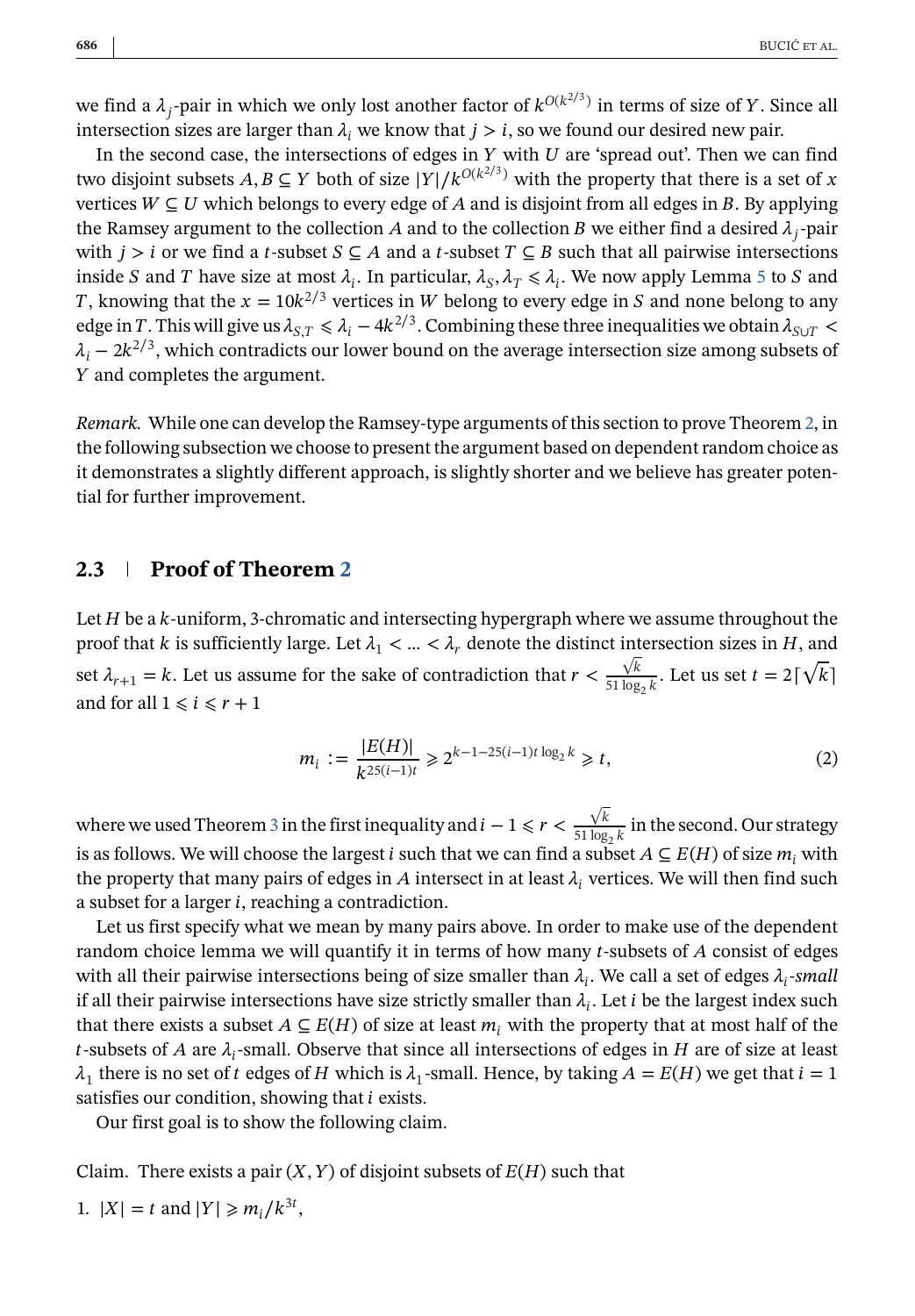- 2. any two edges in X intersect in at most  $\lambda_i$  vertices,
- 3. any edge in X and any edge in Y intersect in at least  $\lambda_i$  vertices.

*Proof.* Let  $m := |A| \ge m_i$ . By our choice of A, there are at least  $\frac{1}{2} {m \choose i} t$ -subsets of A which contain at least one pair of edges with the intersection size at least  $\lambda$ . Since every pair of edges belongs to at least one pair of edges with the intersection size at least  $\lambda_i$ . Since every pair of edges belongs to at most  $\binom{m-2}{t-2}$  *t*-subsets of *A*, there are at least  $\frac{1}{2} \binom{m}{t} / \binom{m-2}{t-2} = \frac{1}{t(t-1)} \binom{m}{2} \ge \frac$ A with intersections of size at least  $\lambda_i$ .<br>We apply the dependent random ch  $\binom{m}{t}$ )  $\frac{m-2}{t-2}$  $=$  $\frac{1}{t(t-1)}$  $\binom{m}{2}$  $\frac{1}{8k}$  $\frac{m}{2}$  pairs of edges in

We apply the dependent random choice lemma (Lemma [7\)](#page-5-0) to the graph with vertex set  $A$  and edge set consisting of pairs of elements in A (so edges of H) which intersect in at least  $\lambda_i$  vertices. Choosing  $d = \frac{1}{8k}$  we may take

$$
n = \frac{m}{5td^{-t}} \geqslant \frac{m_i}{5t \cdot (8k)^t} \geqslant \frac{m_i}{k^{3t}} \geqslant m_{i+1} \geqslant t,
$$

where in the last two inequalities we used  $(2)$ .

This provides us with a subset  $A' \subseteq A$  of size at least  $n \ge m_{i+1}$  such that all but an  $(2t)^{-t}$  proportion of  $t$ -subsets of  $A'$  have the property that there exist  $n$  edges of  $H$  each of which intersects every edge in the t-subset in at least  $\lambda_i$  vertices. Since  $|A'| \ge m_{i+1}$ , by our maximality assumption<br>on i we know that more than half of the t-subsets of  $A'$  must be  $\lambda$  --small, that is, have all nairs on *i* we know that more than half of the *t*-subsets of  $A'$  must be  $\lambda_{i+1}$ -small, that is, have all pairs of edges intersecting in less than  $\lambda_{i+1}$ , so at most  $\lambda_i$  vertices. Therefore, there exists a *t*-subset  $X \subseteq A'$  which is both  $\lambda_{i+1}$ -small and there is a set Y consisting of *n* edges of *H* with the property that any edge in *X* intersects any edge in *Y* in at least  $\lambda_i$  vertices. These *X* and *Y* satisfy the desired properties. properties.  $\Box$ 

Our next step is to analyze average intersections among subsets of Y. The following claim tells us that any *t*-subset of Y must have average intersection size almost as big as  $\lambda_i$ .

Claim. For any  $Y' \subseteq Y$  of size *t* we have  $\lambda_{Y'} \ge \lambda_i - 2\sqrt{k}$ .

*Proof.* Lemma [5](#page-4-0) applied to X and Y' with  $x = 0$  gives

$$
\lambda_{Y'} \geq 2\lambda_{X,Y'} - \lambda_X - \frac{2k}{t-1} \geq \lambda_i - 2\sqrt{k},
$$

since  $\lambda_X \le \lambda_i$ ,  $\lambda_{X,Y'} \ge \lambda_i$  and by definition of t.

On the other hand our maximality assumption on  $i$  and the fact  $Y$  is large allow us to find a subset Y' as in the claim above which is  $\lambda_{i+1}$ -small, that is, with  $\lambda_{Y'} \leq \lambda_i$ . This does not immediately lead to a contradiction since we lost a little bit in the application of Lemma [5](#page-4-0) above. Our final step is to show one can find such  $Y'$  with an even smaller average intersection size which will give us a contradiction.

To this end let us fix an edge  $U \in X$  and let  $(A_1, B_1, X_1), \dots, (A_m, B_m, X_m)$  be a collection of triples with the following properties:

- $A_1, \ldots, A_m, B_1, \ldots, B_m$  are distinct edges of H.
- For each  $i \in [m]$ ,  $X_i$  is a subset of U of size  $x := 10t$ , and  $X_i \subseteq A_i$  but  $X_i \cap B_i = \emptyset$ .
- *m* is maximal subject to the above conditions.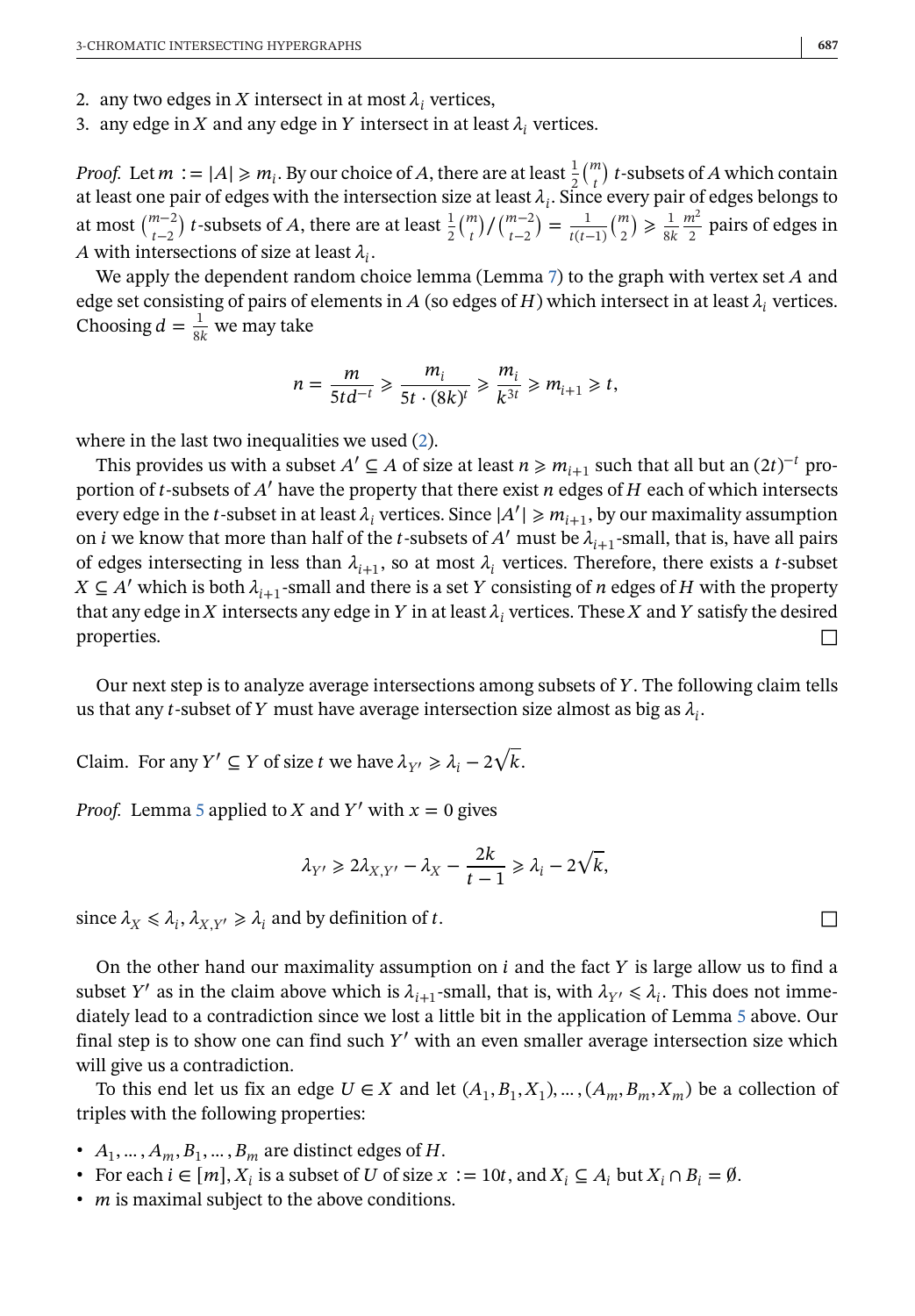If  $m < |Y|/4$ , we let  $Y' := Y \setminus \{A_1, ..., A_m, B_1, ..., B_m\}$  consist of all edges in Y which do not partake in any of the triples making our maximal collection. Observe that  $|Y'| = |Y| - 2m \ge |Y|/2$ .<br>Let us fix an  $A \in Y'$ , If we let  $A' = A \cap U$  we know  $|A'| > \lambda$ , since  $U \in X$  and  $A \in Y$ . For any Let us fix an  $A \in Y'$ . If we let  $A' = A \cap U$  we know  $|A'| \geq \lambda_i$  since  $U \in X$  and  $A \in Y$ . For any  $\lambda_i$  and  $A \in Y'$  we know that  $|A'| \geq \lambda_i$  since otherwise we could have extended our family by edge  $B \in Y'$  we know that  $|A' \setminus B| < x$ , since otherwise we could have extended our family by using  $(A, B, X_{m+1})$ , with  $X_{m+1}$  chosen to consist of any x vertices in  $A' \setminus B$ . This condition can be rewritten as  $|A' \cap B| > |A'| - x$ . Next, our goal is to find a set  $A'' \subseteq A'$  of size at least  $\lambda_i - x$  which<br>belongs to at least m  $/k^{13t}$  edges of H, If  $\lambda_i \leq x$  then  $A'' = \emptyset$  trivially satisfies this requirement belongs to at least  $m_i/k^{13t}$  edges of H. If  $\lambda_i < x$  then  $A'' = \emptyset$  trivially satisfies this requirement, so let us assume  $\lambda_i \geq x$ . This means that every edge  $B \in Y'$  contains some subset of A' of size  $|A| = x \geq a_i - x$ . Thence<br>which belongs to at least  $|-x \ge \lambda_i - x$ . Hence, by averaging, there exists a subset  $A'' \subseteq A'$  of size  $|A'| - x \ge \lambda_i - x$ , ich belongs to at least

$$
\frac{|Y'|}{\binom{|A'|}{|A'|-x}} \ge \frac{|Y|/2}{\binom{k}{x}} \ge \frac{m_i}{k^{x+3t}} = \frac{m_i}{k^{13t}}
$$

edges of H, where we used our choice of  $x = 10t$ . Either way, using Proposition [6](#page-4-0) (with  $X = A''$ and  $i = x + 1$ ) we obtain a set of vertices of size larger than  $\lambda_i$  contained in at least  $m_i/k^{x+1+13i} \geq$  $m_i/k^{25t} \ge m_{i+1}$  edges of H. Since this means that any two edges in this collection intersect in more than  $\lambda_i$  vertices, we conclude that no set of t edges from this collection is  $\lambda_{i+1}$ -small. This contradicts the maximality of *i*.

Let us now assume  $m \ge |Y|/4$ . Since there are  $\binom{|U|}{x}$  different choices for  $X_i$ , there are at least  $m/(|U|) \ge \frac{|Y|}{4} / {k \choose x} \ge |Y| / k^x \ge m_{i+1}$  triples with the same  $X_i$ , which we denote by X'. This and the maximality of i allow us to find a set S of size t, consisting of edges A, for which  $Y = Y'$ . the maximality of *i* allow us to find a set *S* of size *t*, consisting of edges  $A_i$  for which  $X_i = X'$ , which is  $\lambda_{i+1}$ -small, that is, all pairs intersect in at most  $\lambda_i$  vertices. Similarly we find a set T of size t, consisting of edges  $B_i$  for which  $X_i = X'$ , which is  $\lambda_{i+1}$ -small. Let us now remove half of the edges from both *S* and *T* so that  $|S \cup T| = t$ , which we can do since we chose  $t = 2\lceil \sqrt{k} \rceil$ , so in particular t is even. The above abim than talk us that  $\lambda = 2\sqrt{k}$ . On the athen hand in particular *t* is even. The above claim then tells us that  $\lambda_{S \cup T} \ge \lambda_i - 2\sqrt{k}$ . On the other hand Lemma [5](#page-4-0) applied to *S* and *T* with  $x = |X'|$  gives

$$
\frac{\lambda_S + \lambda_T}{2} \ge \lambda_{S,T} + \frac{x}{2} - \frac{k}{t/2 - 1} \ge \lambda_{S,T} + 8\sqrt{k}.
$$

Since  $\lambda_S, \lambda_T \le \lambda_i$  we obtain  $\lambda_{S,T} \le \lambda_i - 8\sqrt{k}$ . Combining this with  $\lambda_S, \lambda_T \le \lambda_i$  and

$$
\binom{t/2}{2}\lambda_S + \binom{t/2}{2}\lambda_T + (t/2)^2\lambda_{S,T} = \binom{t}{2}\lambda_{S\cup T},
$$

we get  $\lambda_{S\cup T} \leq \lambda_i - \frac{(1/2)}{\binom{t}{2}}$  $\overline{a}$  $\frac{d^2(2)^2}{d_1} \cdot 8\sqrt{k} < \lambda_i - 2\sqrt{k}$ , which is a contradiction and completes the proof.

### **3 CONCLUDING REMARKS**

We have proved the conjecture of Erdős and Lovász in a strong form, by showing that the intersection spectrum of any  $k$ -uniform 3-chromatic intersecting hypergraph has size polynomial in  $k$ . It would be very interesting to improve our result and obtain a linear lower bound on the number of intersection sizes. In particular, this would also improve the result of Erdős, Lovász and She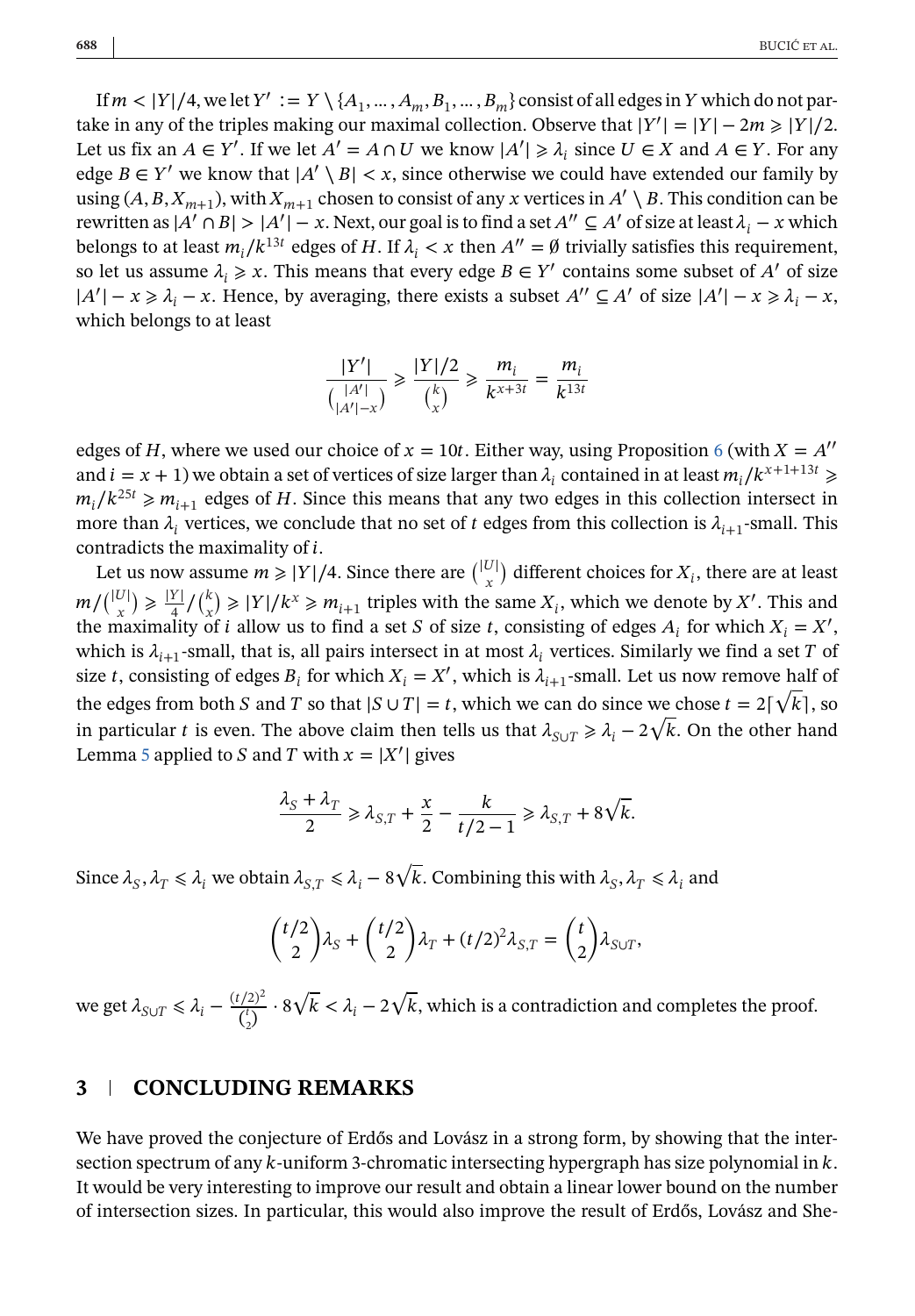<span id="page-9-0"></span>lah on the maximal intersection size. Some of the ideas behind our arguments could be useful in obtaining a better understanding of how the intersection spectrum can look like in general as well.

## **ACKNOWLEDGEMENTS**

Research of Stefan Glock supported by Dr. Max Rössler, the Walter Haefner Foundation and the [ETH Zürich Foundation.](#page-0-0) Research of Benny Sudakov supported in part by [SNSF](#page-0-0) grant 200021 196965.

\_196965.<br>n Access Open Access Funding provided by Eidgenossische Technische Hochschule Zurich.

## **JOURNAL INFORMATION**

The *Journal of the London Mathematical Society* is wholly owned and managed by the London Mathematical Society, a not-for-profit Charity registered with the UK Charity Commission. All surplus income from its publishing programme is used to support mathematicians and mathematics research in the form of research grants, conference grants, prizes, initiatives for early career researchers and the promotion of mathematics.

## **REFERENCES**

- 1. H. L. Abbott and L. Moser, *On a combinatorial problem of Erdős and Hajnal*, Canad. Math. Bull. **7** (1964), 177–181.
- 2. N. Alon and J. H. Spencer, *The probabilistic method*, 4th ed., John Wiley & Sons, Tel Aviv and New York, 2016.
- 3. J. Beck, *On a combinatorial problem of P. Erdős and L. Lovász*, Discrete Math. **17** (1977), 127–131.
- 4. J. Beck, *On 3-chromatic hypergraphs*, Discrete Math. **24** (1978), 127–137.
- 5. F. Bernstein, *Zur Theorie der trigonometrischen Reihe*, Leipz. Ber. **60** (1908), 325–338.
- 6. D. D. Cherkashin and J. Kozik, *A note on random greedy coloring of uniform hypergraphs*, Random Structures Algorithms **47** (2015), 407–413.
- 7. F. Chung and R. Graham, *Erdős on graphs: His legacy of unsolved problems*, A K Peters, Wellesley, MA, 1999.
- 8. M. Deza, *Solution d'un problème de Erdős-Lovász*, J. Combinatorial Theory Ser. B **16** (1974), 166–167.
- 9. P. Erdős, *On a combinatorial problem*, Nordisk Mat. Tidskr. **11** (1963), 5–10, 40.
- 10. P. Erdős, *On a combinatorial problem. II*, Acta Math. Acad. Sci. Hungar. **15** (1964), 445–447.
- 11. P. Erdős, *Old and new problems in combinatorial analysis and graph theory*, Second International Conference on Combinatorial Mathematics (New York, 1978), Ann. New York Acad. Sci. 319, 1979, pp. 177–187.
- 12. P. Erdős, *Problems and results in discrete mathematics*, Discrete Math. **136** (1994), 53–73.
- 13. P. Erdős, *Problems and results on set systems and hypergraphs*, *Extremal problems for finite sets* (Visegrád, 1991), Bolyai Soc. Math. Stud. 3, 1994, pp. 217–227.
- 14. P. Erdős and A. Hajnal, *On a property of families of sets*, Acta Math. Acad. Sci. Hungar. **12** (1961), 87–123.
- 15. P. Erdős and L. Lovász, *Problems and results on 3-chromatic hypergraphs and some related questions*, Infinite and finite sets, Vol. II (Keszthely, 1973), Colloq. Math. Soc. János Bolyai 10, 1975, pp. 609–627.
- 16. J. Fox and B. Sudakov, *Dependent random choice*, Random Structures Algorithms **38** (2011), 68–99.
- 17. P. Frankl, K. Ota, and N. Tokushige, *Covers in uniform intersecting families and a counterexample to a conjecture of Lovász*, J. Combin. Theory Ser. A **74** (1996), 33–42.
- 18. P. Frankl and N. Tokushige, *Invitation to intersection problems for finite sets*, J. Combin. Theory Ser. A **144** (2016), 157–211.
- 19. H. Gebauer, *On the construction of 3-chromatic hypergraphs with few edges*, J. Combin. Theory Ser. A **120** (2013), 1483–1490.
- 20. W. T. Gowers, *A new proof of Szemerédi's theorem for arithmetic progressions of length four*, Geom. Funct. Anal. **8** (1998), 529–551.
- 21. J. Kahn, *On a problem of Erdős and Lovász: random lines in a projective plane*, Combinatorica **12** (1992), 417–423.
- 22. J. Kahn, *On a problem of Erdős and Lovász. II.*  $n(r) = O(r)$ *, J. Amer. Math. Soc. 7 (1994), 125–143.*
- 23. A. V. Kostochka and V. Rödl, *On graphs with small Ramsey numbers*, J. Graph Theory **37** (2001), 198–204.